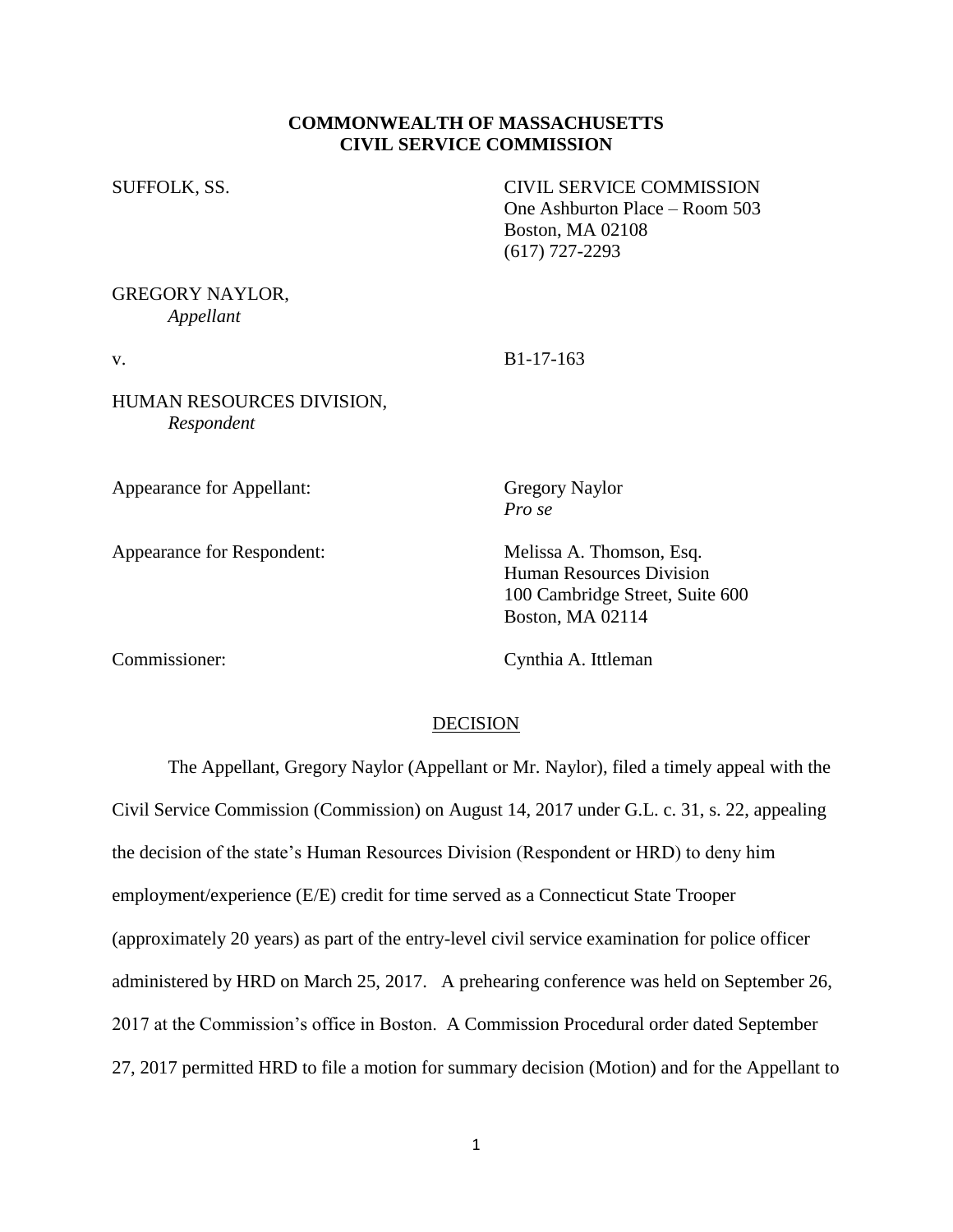file an opposition (Opposition) thereto. HRD filed the Motion and the Appellant filed an Opposition. After careful consideration, the Motion was denied at that time. A full hearing was held on May 7, 2018 in the Commission's office in Boston.<sup>1</sup> The hearing was digitally recorded and copies of the recording were sent to the parties.<sup>2</sup> The parties submitted posthearing briefs. For the reasons stated herein, the appeal is allowed.

#### **FINDINGS OF FACT:**

A total of thirty-two  $(32)$  exhibits<sup>3</sup> regarding the 2017 appeal were entered into the record at the full hearing. Based on these exhibits and the testimony of the following witnesses: *Called by the Respondent:*

• Regina Caggiano, Deputy Director of Civil Service for HRD

*Called by the Appellant:*

Gregory Naylor, Appellant

and taking administrative notice of all matters filed in the case; stipulations; pertinent statutes,

case law, regulations, rules, and policies; and reasonable inferences from the credible evidence; a

preponderance of the evidence establishes the following facts:

- 1. HRD administers and scores civil service examinations for the official service position of Police Officer. (G.L. c. 31, s. 5(e); PAR.06)
- 2. HRD administered an entry-level Police Officer examination on March 25, 2017. (R.

Exs. 1, 8, 9)

 $\overline{\phantom{a}}$ 

<sup>&</sup>lt;sup>1</sup>The Standard Adjudicatory Rules of Practice and Procedure, 801 CMR ss. 1.00, *et seq.*, apply to adjudications before the Commission with G.L. c. 31 or any Commission rules taking precedence.

 ${}^{2}$ If there is a judicial appeal of this decision, the plaintiff in the judicial appeal would be obligated to supply the court with a transcript of this hearing to the extent that he/she wishes to challenge the decision as unsupported by the substantial evidence, arbitrary and capricious, or an abuse of discretion. In such cases, this CD should be used by the plaintiff in the judicial appeal to transcribe the recording into a written transcript.

<sup>&</sup>lt;sup>3</sup> At the hearing, both parties relied on the exhibits attached to the Motion and Opposition. The Respondent submitted twenty-five (25) exhibits with its Motion and the Appellant submitted seven (7) exhibits with his Opposition to the Motion. The Appellant's exhibits are marked "A.Ex. #" and the Respondent's exhibits are marked "R.Ex. #".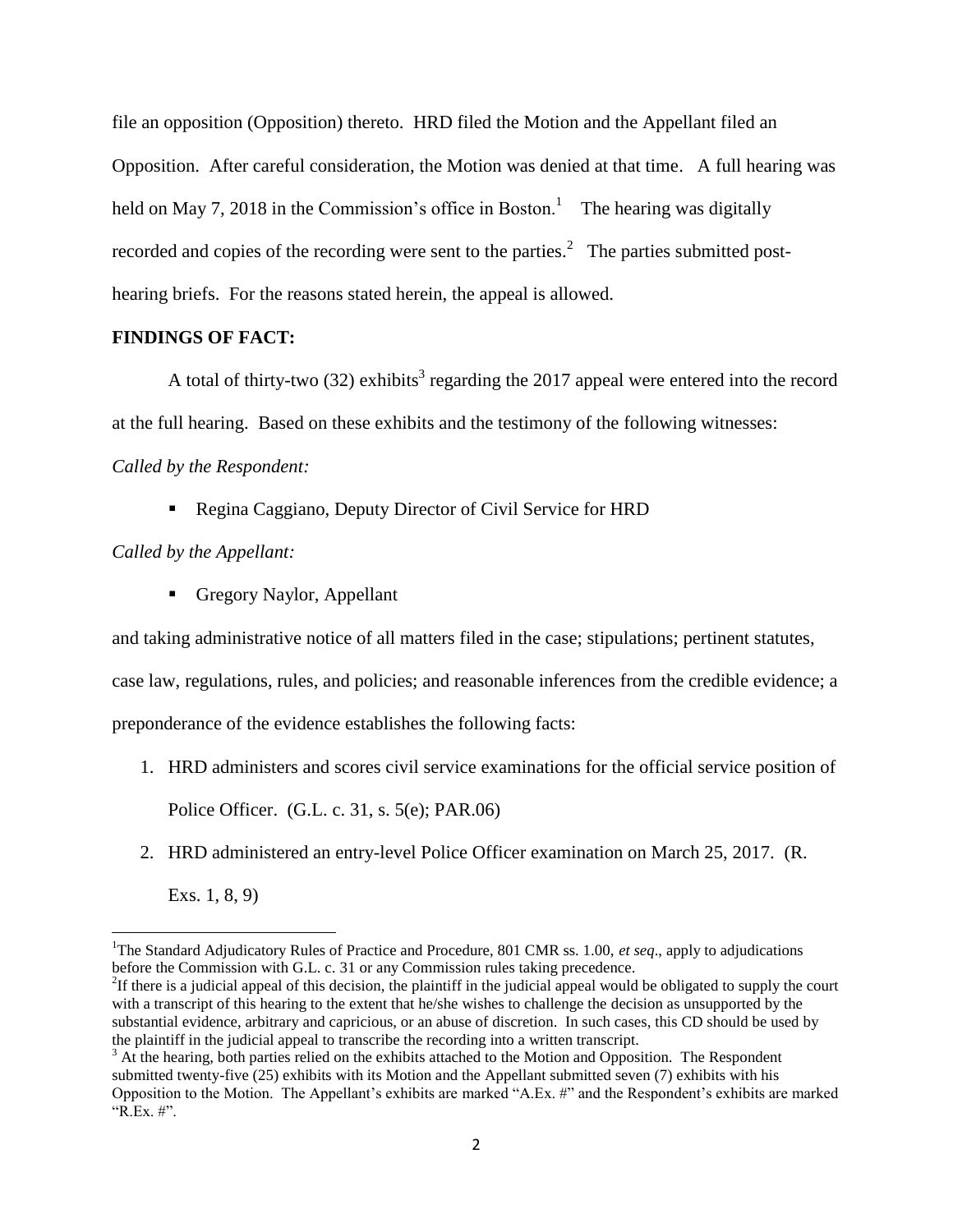- 3. The entry-level Police Officer examination administered by HRD is for the titles of Municipal Police Officer and Transit (MBTA) Police Officer, which are both civil service titles and therefore under the purview of HRD. (Testimony of Caggiano)
- 4. At the request of the State Police, the 2017 Police Officer examination was also open to candidates seeking to be Troopers. (Testimony of Caggiano)
- 5. State Trooper is not a civil service title. (Testimony of Caggiano)
- 6. HRD scored the examination and compiled the eligible list for candidates seeking to be State Troopers and had no further involvement in the hiring of candidates. (Testimony of Caggiano)
- 7. Candidates taking an entry-level civil service examination (an open, competitive exam) receive credit for "employment or experience in the position for which the examination is held". G.L. c. 31, s. 22. "Employment or experience" is referred to as "E/E" (Testimony of Caggiano)
- 8. HRD also refers to E/E credit as "in-title" credit. (Testimony of Caggiano)
- 9. Candidates were notified of the upcoming 2017 Police Officer examination by the exam poster. (R.Ex. 1)
- 10. The exam poster for the Police Officer examination begins "Job Bulletin [;] Commonwealth of Massachusetts invites applications for: 2017 Police Officer and Trooper". (R.Ex. 1) Below this caption are the opening and closing dates to apply to take the exam and "Description: Municipal Police Officer, MBTA Transit Police Officer, and State Trooper".  $(\underline{Id})$  The poster provides the following information regarding E/E credit:

## **MUNICIPAL AND TRANSIT POLICE; CREDIT FOR EMPLOYMENT/EXPERIENCE:** Pursuant to the provisions of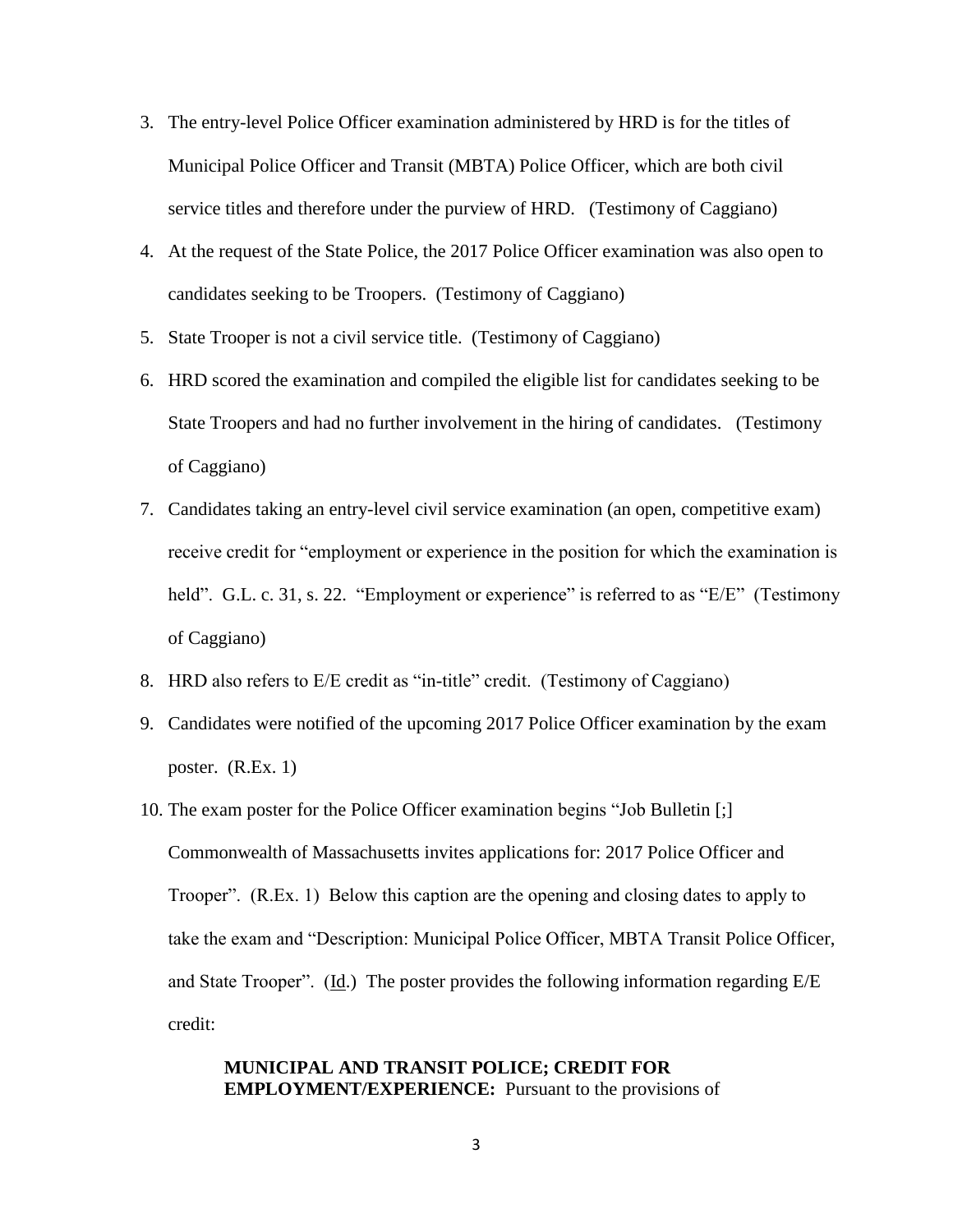MGL Ch. 31, § 22, individuals may apply to receive credit for employment or experience in the position of the title of municipal Police Officer. If you believe you are eligible for this credit, you must claim this credit by completing the application section of the application. All claims must be verified by supporting documentation, which must provide specific details of any employment or experience you have in the examination title as the result of service as a municipal police officer, including dates of service and number of hours worked per week. The supporting documentation must be on original letterhead with an original signature from the appointing authority where the employment or experience occurred. Please note, credit for employment or experience is applicable only to individuals who achieve a passing score on the written examination, and cannot be added to a failing written examination score. Claims must be submitted during the application period; supporting documentation must be scanned and attached to your application or sent to civilservice@state.ma.us. Documentation must be submitted within 7 calendar days of the written examination. (R.Ex. 1)

11. Candidates indicate their interest in taking the Police Officer examination

by submitting an exam application. (Testimony of Caggiano, R.Ex. 2)

12. On the 2017 Police Officer examination application, Supplemental Question 3 stated:

Q: Police Officer Claim for In-Title Experience Credit: Credit will be given only for experience in the position title for which the examination is conducted. In other words, since you are taking the examination for municipal Police Officer, you can claim any experience you have had performing work ONLY as a Full Time, Reserve, or Intermittent Police Officer in a municipal police department before the date of the exam. While HRD may hold military make-up exam session(s) after March 25, 2017, HRD will not grant credit for experience accumulated after March 25, 2017. Calculating In-Title Experience Credit: You will receive 0.2 points for each month of creditable In Title experience as a Police Officer. One month equals 172 work hours or 16 or more work days. Part-time work In Title Experience will be prorated on the basis of a 40-hour workweek. Your In Title Experience Credit is weighted at 10%. If you do not qualify for In Title Experience Credit, your overall score will be based on your examination score alone. Verifying In-Title Experience Claims: Supporting documentation must be provided in the form of a dated letter, signed by the appointing authority or your employer (past or present), identifying the position title, type of job responsibilities, dates of experience, whether the experience was full or part-time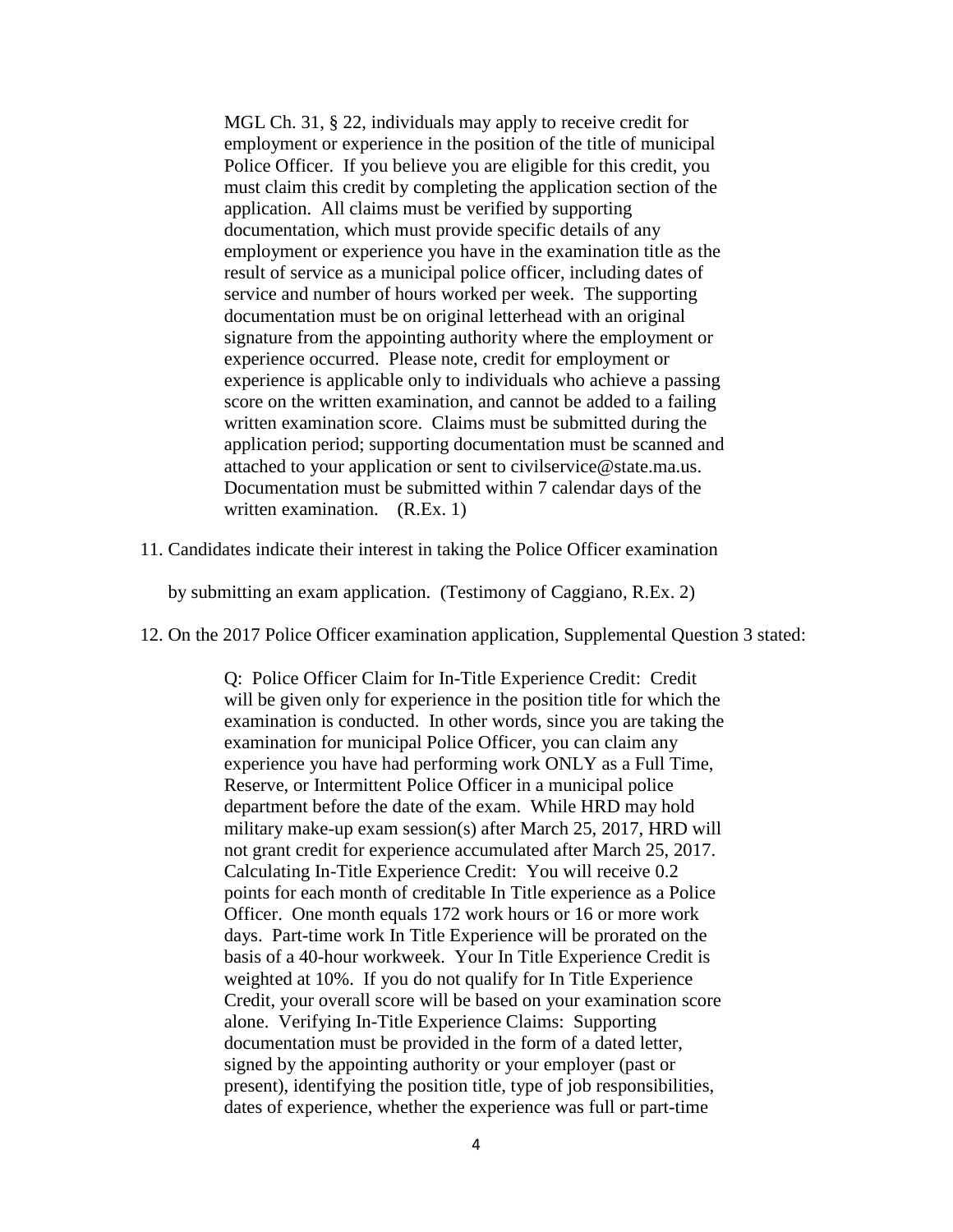and other pertinent information concerning your experience. If the experience was less than full-time, the verification must include the actual time worked, e.g. number of hours per week. Letters of verification must be on original, official letterhead or stationary, with an original signature. Supporting documentation must be submitted by mail or email (civilservice@state.ma.us) which must be postmarked within 7 calendar days of the written examination. (R.Ex. 2)

- 13. Candidates with in-title experience have the opportunity to add to their written examination in accordance with the scoring method outline in the exam application. (R.Ex. 2; Testimony of Caggiano)
- 14. The 2017 Police Officer exam application asked candidates to select the eligible lists for which their names would be placed, if they received a passing score. The options were: 1) Municipal and Transit Police (MBTA) only; 2) State Trooper; or 3) Municipal, Transit Police, and State Trooper. (R.Ex. 2)
- 15. The Appellant submitted the application for the 2017 Police Officer Examination on or about January 13, 2017. (R.Ex. 2)
- 16. On his exam application, in response to Supplemental Question 3, the Appellant selected "Yes, I am eligible for In Title Experience credit, and will provide supporting documentation as instructed above." (R.Ex. 2)
- 17. Also on his exam application, the Appellant elected to be placed on the eligible list for "Municipal Police and Transit Police (MBTA) Only" . (R.Ex. 2)
- 18. On February 21, 2017, the Appellant submitted to the HRD Civil Service Unit email address documentation supporting his request for "In Title Experience credit" including, in part, a letter from the Connecticut State Police, signed by Officer Lt. Baldwin,

"Trooper 'B' North Canaan", which states, in part,

Per the requirements of the State of Massachusetts, Civil Service Examination guidelines in regards to verification of police experience; this letter is to advise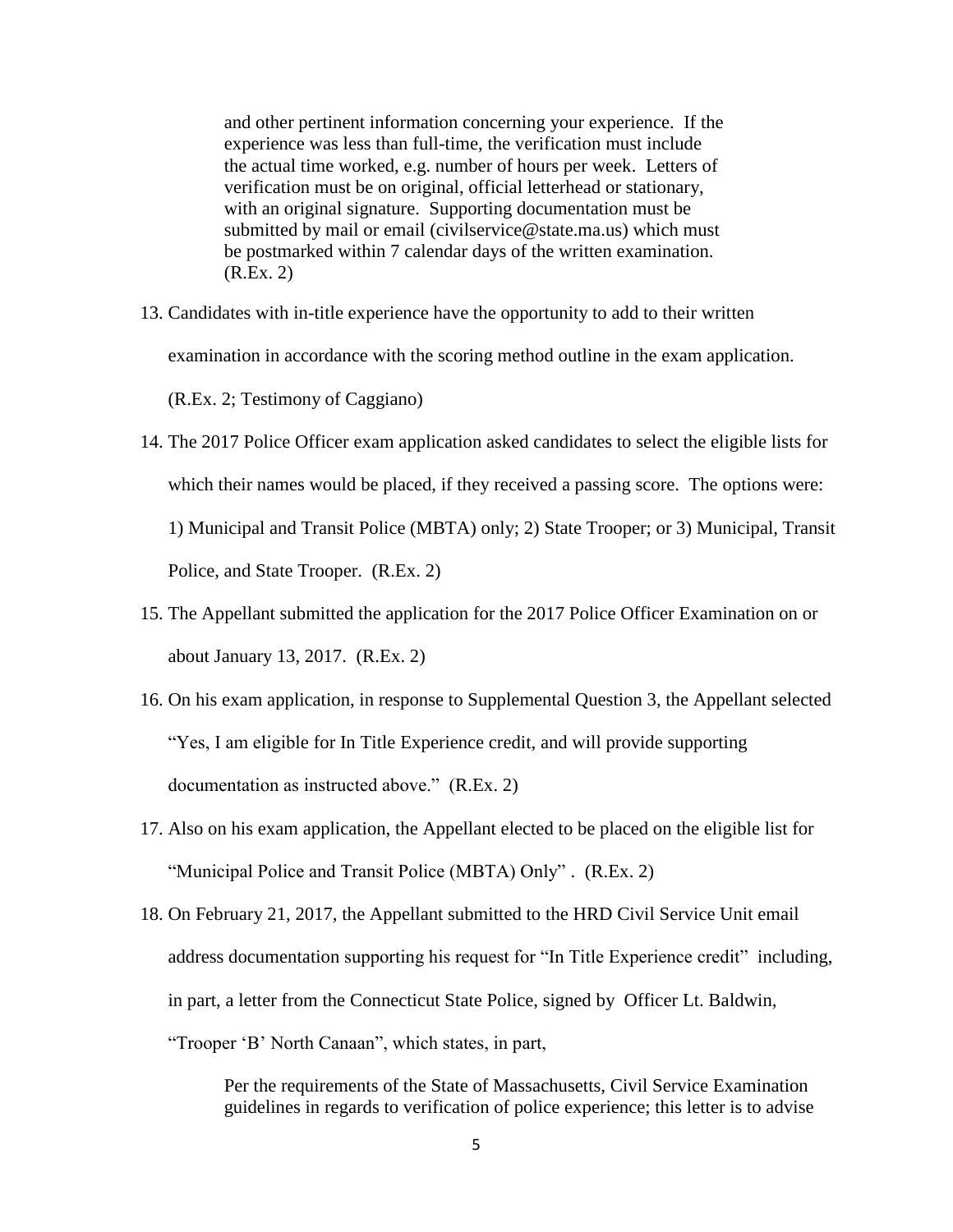you that Gregory S. Naylor (date of birth and employee number redacted) is currently a sworn member of the Department of Emergency Services and Public Protection, Division of State Police and has been so since February 14, 1997. Mr. Naylor presently holds the rank of Trooper First Class and is assigned as the **North Canaan Resident Trooper**, under my command, out of Troop B in North Canaan. Amongst other things, TFC Naylor has held the rank of Detective, within the Bureau of Criminal Investigation, and has extensive training and experience within the Bureau of Field Operations.

TFC has been a full-time employee since February 14, 1997 and works an average of 200 hours monthly and over 16 days per month. TFC Naylor's training records are maintained and available upon official request …with appropriate references also being available upon request.

TFC Naylor is eligible to retire from the service of the Connecticut State Police as of February 14, 2017 …. (R.Ex. 5)(emphasis added)

In addition to the letter from Lt. Baldwin, the Appellant included with his February 21,

2017 email to HRD a "Job Specifications Detail ASP page", printed from the Connecticut

Department of Administrative Services website on February 15, 2017. This Job

specification states that the duties of a Connecticut State Trooper include, in part,

#### **EXAMPLES OF DUTIES**:

ASSIGNED TROOP AREA: Patrols highways and/or local streets; detects and determines degree of violation and issues summons (sic), written or verbal warnings; engage in high speed pursuit or responds to initial aid calls including emergencies; aids disabled motorists; supervises activities at accident scenes, directs activities such as protection of scene, aiding victims …

RESIDENT TROOPER: In addition to the above duties may perform the following: establish and administer town police budget; schedule, supervise and review work of constables sand other staff; work closely with town officials on police related matters; develop and administer various police and community relations programs; provide for private requests for security; conduct inservice (sic) training sessions; maintain town police records*.*

TROOPER ASSIGNED TO A SPECIALIZED UNIT: In addition to any of the above duties may perform others relating to special program being administered. **MINIMUM QUALIFICATIONS REQUIRED**

# **KNOWLEDGE, SKILL AND ABILITY**:

Knowledge of relevant agency policies and procedures; knowledge of relevant state and federal laws, statues (sic), regulations and court decisions; knowledge of police practices and investigate procedures; some knowledge of area resources; interpersonal skills; oral and written communication skills; ability to independently analyze emergency situations and develop effective courses of action; ability to follow instructions.

**EXPERIENCE AND TRAINING**: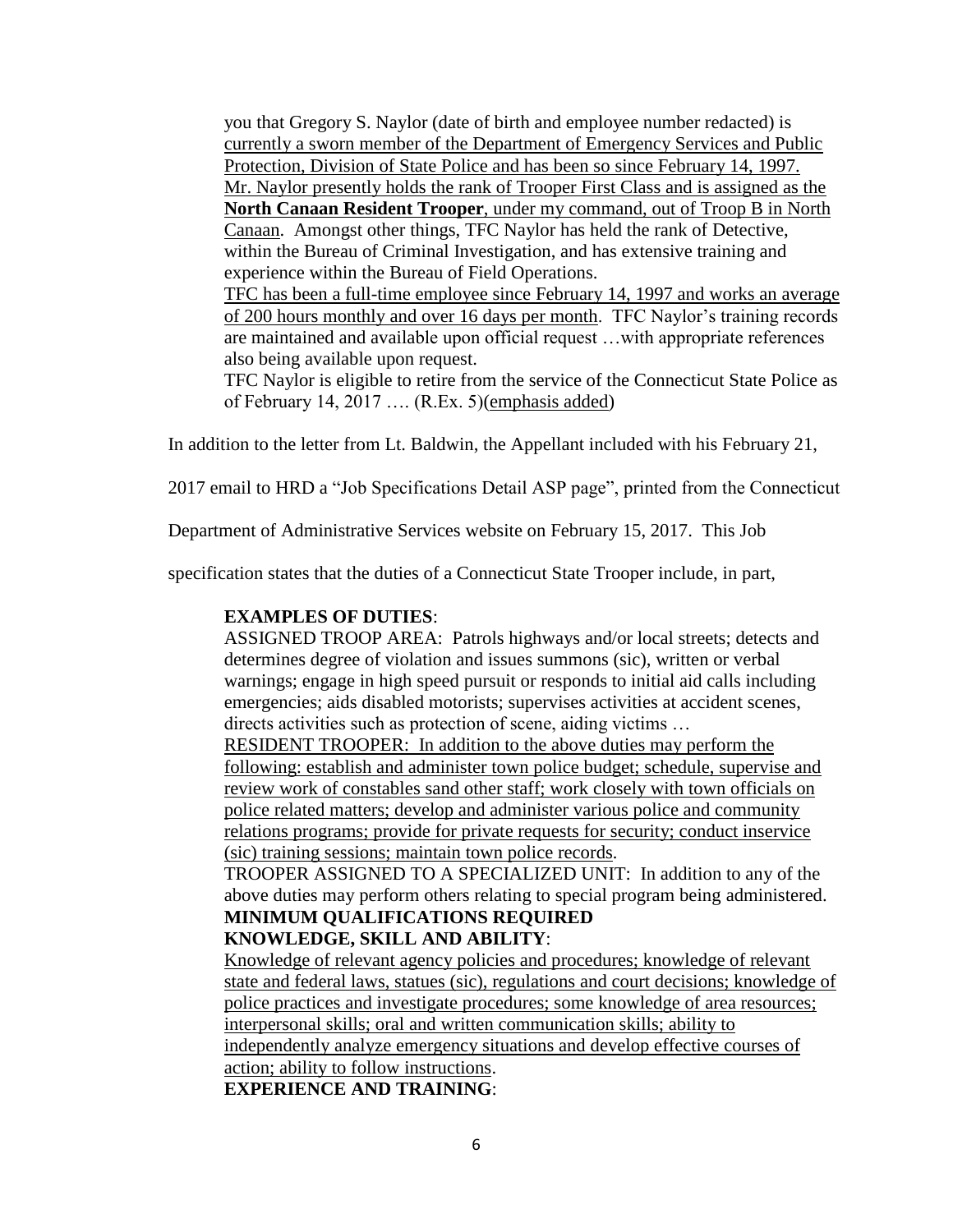STATE POLICE TROOPER: Successful completion of a prescribed one (1) year training program as a State Police Trooper Trainee. … (R.Ex. 5)(**EMPHASIS IN ORIGINAL**; EMPHASIS IN ORIGINAL; emphasis added)

19. On February 22, 2017, the Appellant submitted to the HRD email address a letter dated

February 21, 2017 from Deputy Chief Buckley of the New Milford, Connecticut Police

Department. This letter states, in part,

Greg was a certified New Milford, CT Police Officer during 1995-1997. Greg left the New Milford Police Department in good standing and went on to have a successful career with the CT State Police. During Greg's time in New Milford; he worked full-time (5 days on/2 off; 40+ hours/week during said timeframe). Please see attached department mission statement and job description, both of which were the standards Greg was held to …

(R.Ex. 6)(emphasis added)

20. The Appellant took the Massachusetts Police Officer examination on March 25, 2017 and

received a passing score on the written examination. (R.Ex. 9)

21. The August 9, 2017 score notice listed the Appellant's Employment/Experience Score as

"Not Scored." (R.Ex. 9)

22. The notice further stated:

Your claim for Employment/Experience, has been denied credit for the following reason:

IVH – Your Employment/Experience Claim in the examination title may be creditable but your documentation is incomplete because: you did not verify the specific length of employment (using months, days, and years – use date of exam, if still employed); you did not verify whether the employment was full or part-time (using hours); for part-time employees: you did not document the total number of hours worked. (R.Ex. 9)

23. On August 9, 2017, the Appellant emailed HRD asking why he did not receive credit "for

[his] twenty year plus experience in full-time law enforcement." (R.Ex. 10)

24. On August 9, 2017, HRD responded to the Appellant, stating: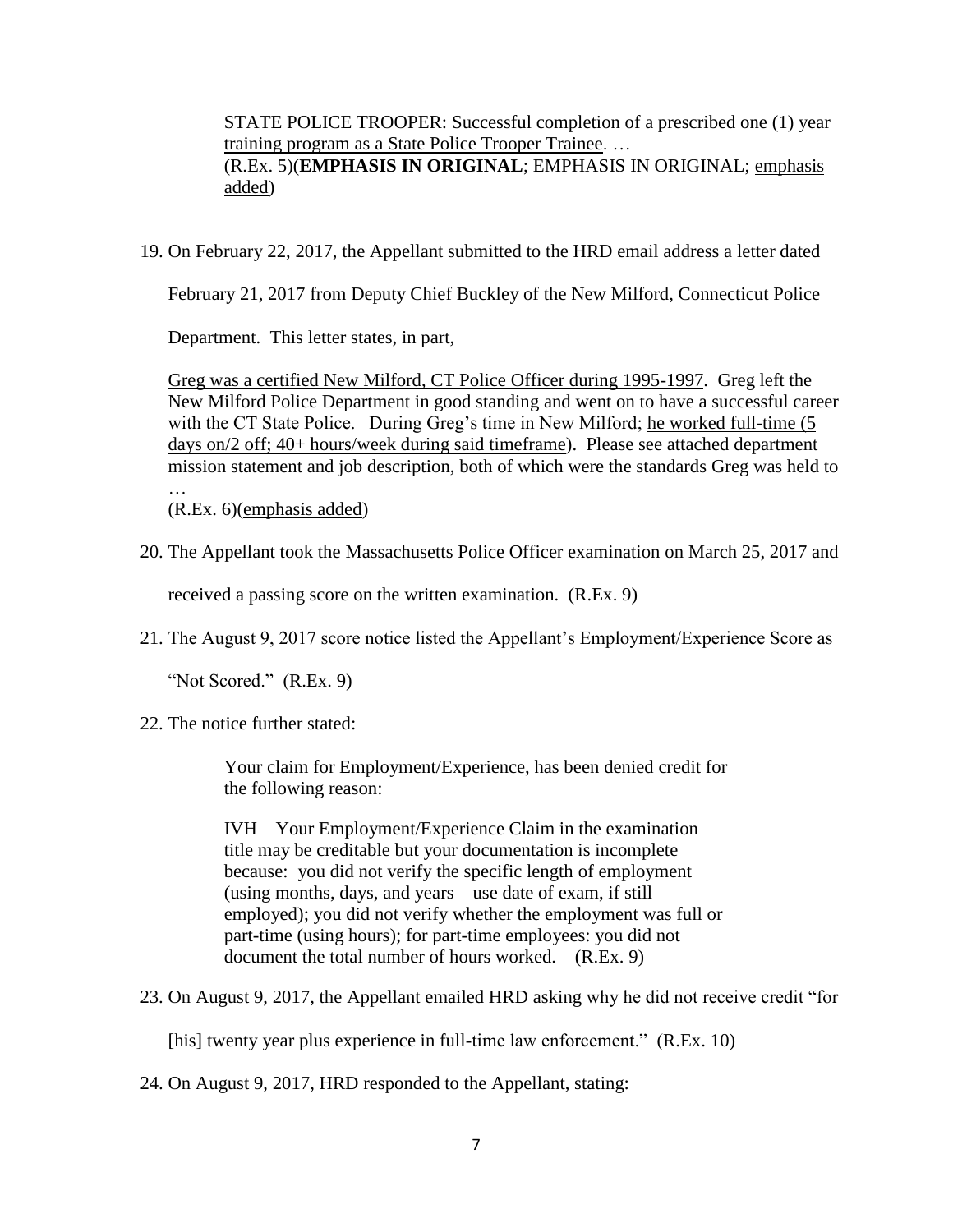Credit is only given for Municipal police experience (In Title). State Police is not a civil service title and therefore is not creditable for additional points for this exam. (R.Ex. 10)

25. On August 9, 2017, the Appellant submitted to HRD an appeal of his E/E score. (R.Ex.

11)

26. On August 10, 2017, the Appellant resubmitted the correspondence from the New

Milford Police Department that was previously submitted on February 21, 2017. (R.Ex.

12)

27. On August 16, 2017, the Appellant resubmitted the February 21, 2017 letter from Deputy

Chief Buckley of the New Milford Police Department noted above. (R.Ex. 14)

28. On August 18, 2017, the Appellant submitted regulations pertaining to Connecticut State

Troopers, including job duties. (R.Ex. 15) These regulations state, in part,

## **Section 15.3.2. Resident State Trooper Program**

- a. **Review, assignment, and responsibility** … Before entering into an agreement with a town to provide resident state trooper services, the Department of Emergency Services and Public Protection (department) shall:
- (1) **Review and respond to the Town's request for resident state trooper services**, ….
- (2) **Assign resident state troopers …**
- (3) **Jurisdictional issues** Primary responsibility for delivery of police services in a resident state trooper town shall reside with the department's Division of State Police.
- b. **Chain of command** …
	- (1) Resident state troopers shall utilize the following command structure:
		- (a) District Commander;
		- (b) Trooper Commander;
		- (c) Resident state trooper supervisor;
		- (d) Resident state trooper; and
		- (e) Town police officer.
	- (2) Resident state troopers shall supervise all town police officers. …

## c. **Communications** …

(1) … The trooper commander and the town CEO shall meet quarterly within each fiscal year to discuss problems and to ensure the effective operation of the resident state trooper program. …

As part of the evaluation of resident state troopers, the troop commander shall meet with the Town CEO for input …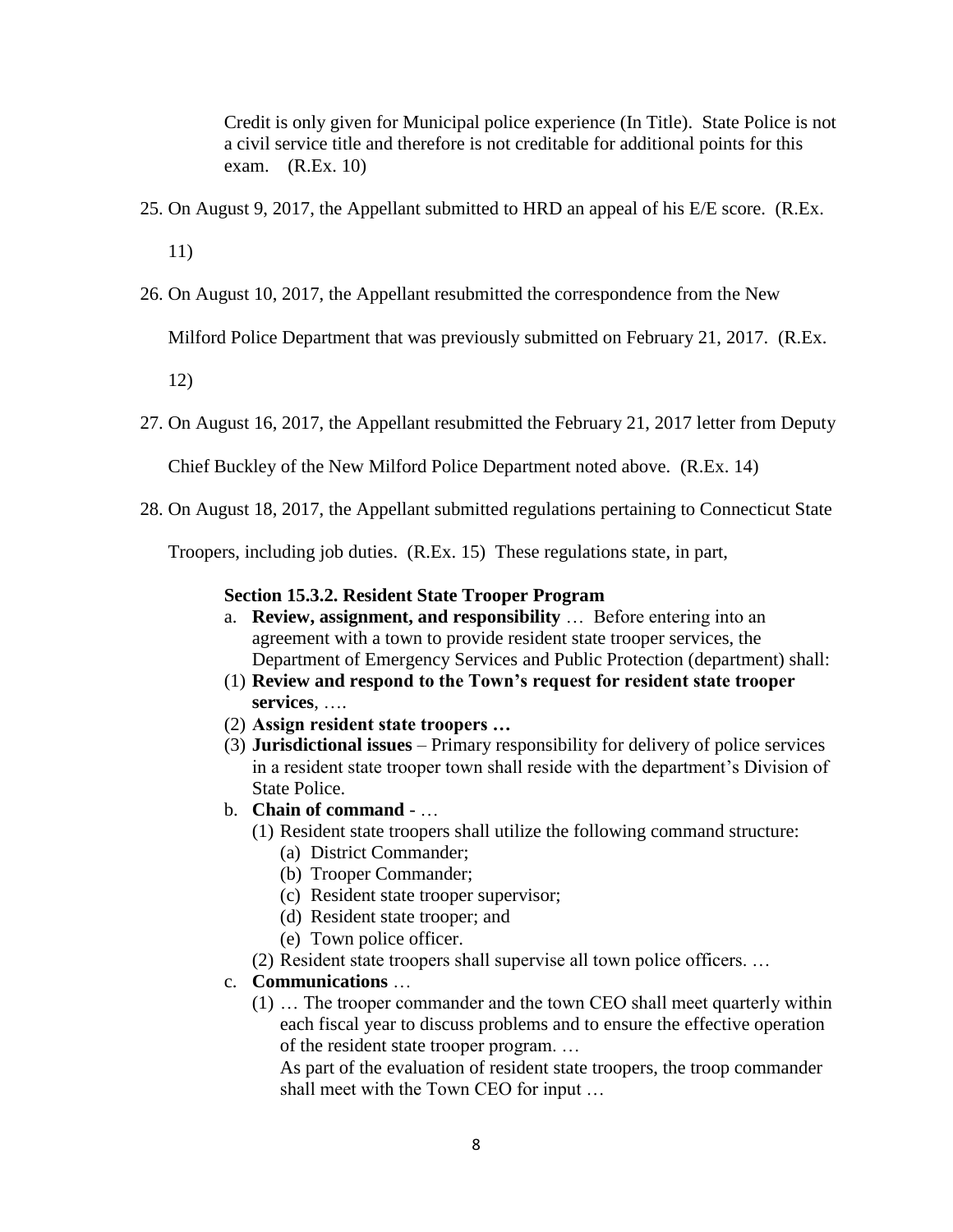There shall be regular and on-going communication between the resident state trooper/sergeant and the town CEO … Communication may include, but is not limited to, statistical and summary report of law enforcement activities in the town for the previous monthly … **Hiring town police officers** Resident state troopers/sergeants involved in the hiring of town police officers … shall be guided by POST Regulation sections …. Applicable state statutes, and applicable public acts. … (R.Ex. 15)(**emphasis** in original)

29. On August 30, 2017, the Appellant submitted new correspondence from the Connecticut State Police dated August 23, 2017 (R.Ex. 16). The August 23 letter is from Lieut. Baldwin, the Appellant's "Commanding Officer, Troop 'B' North Canaan, Connecticut State Police"; as well as correspondence from the First Selectman of North Canaan, CT (R.Ex. 17). This two (2)-page letter states, in part, that the Appellant retired from the Connecticut State Police August 1, 2017, that he had been a fulltime employee with a minimum of a 45 or 46.25 hour work week beginning on February 14, 1997, that his assignments included, in part, from February 2, 2007 to July 1, 2015 Norfolk Resident Trooper, that most of the Appellant's career "was spent at Troop B in North Canaan which patrols and covers thirteen towns in northwest Connecticut", and that "eleven out of the thirteen towns or municipalities have no organized police department and depend entirely upon Trooper B for police services." (Id.) Lieut. Baldwin also provided a detailed description of the lengthy history of the resident trooper division of the Connecticut State Police and the manner in which it functions, reported that the Appellant resided in the town where he was a resident Trooper, attached copies of the pertinent operations manual, and stated that the Connecticut State Police "is not simply a highway patrol". (Id.)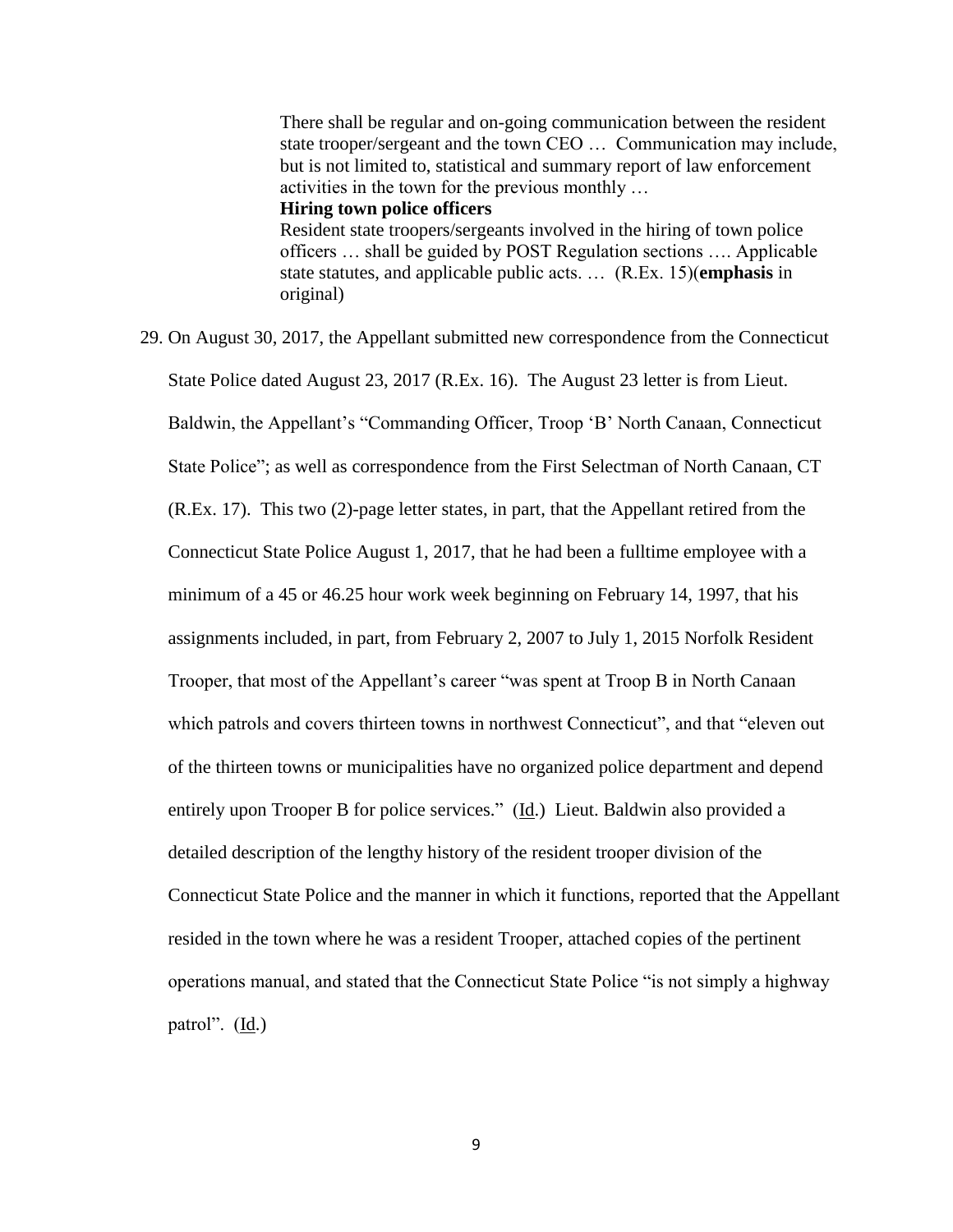- 30. On August 30, 2017, the Appellant submitted to HRD an August 30, 2017 letter from the Town of North Canaan's First Selectman, Mr. Humes. Mr. Humes wrote, in part, that the Appellant was a Resident Trooper in North Canaan from 11/1/15 to 8/1/17, adding that, "[l]ike many other towns in northwest Connecticut, North Canaan does not have an organized police department" and that it entered into a contract with the State Police" and it "hires, selects and finances the vast majority of costs associated with the trooper …. By state statute and policy, Mr. Naylor answered directly to me and the commanding officer of Troop B North Canaan … ", the Appellant also "honorably served" the town of Norfolk from 2/1/07 to 7/1/15, and Mr. Humes gave the Appellant the key to the town for his dedication and service. (R.Ex. 17)
- 31. On August 30, 2017, the Appellant also resubmitted the regulations pertaining to Connecticut Resident Troopers that he previously provided on August  $18<sup>th</sup>$ . (R.Ex. 18)
- 32. On August 31, 2017, HRD emailed the Appellant a final score notice, following the E/E appeal, which indicated that the Appellant's appeal for E/E credit "was partially accepted." (R.Ex. 19)
- 33. Following appeal, the Appellant was granted E/E credit for his time employed as a Municipal Police Officer in New Milford, Connecticut. The Appellant's post-appeal E/E score was .4. (R.Ex. 19 – score notice dated August 31, 2017) The E/E score notice states that the .4 E/E score did not change the Appellant's "final rounded score" for the 2017 Police Officer Examination. (Id.)
- 34. HRD's August 31, 2017 score notice to the Appellant also states, "Your original Employment/Experience claim was amended and/or denied in the following ways(s): Municipal Time Credited: additional Request (State Police CT) Denied". (R.Ex. 19)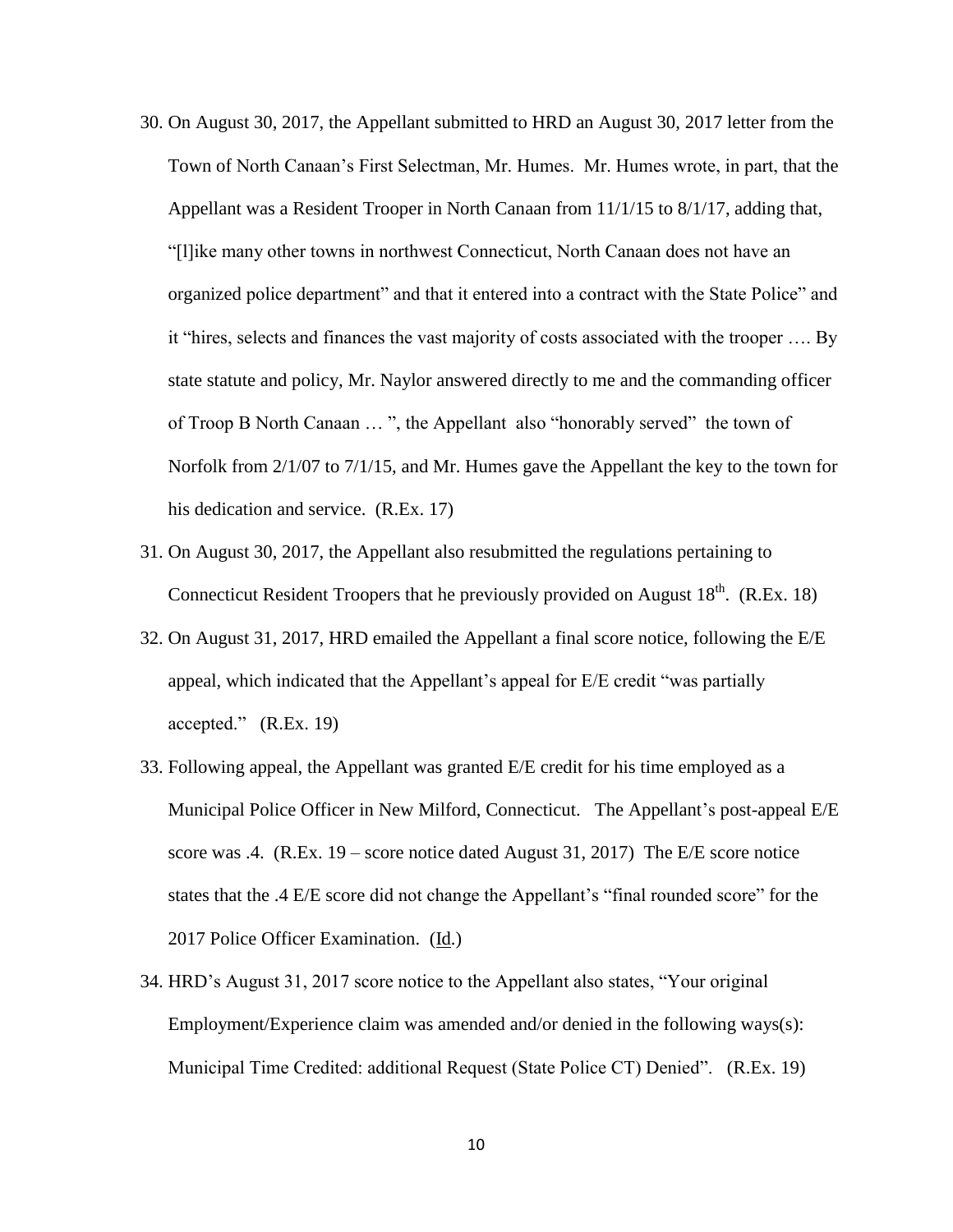The score notice did not acknowledge the Appellant's experience as a

Resident Trooper.

- 35. The Appellant appealed to the Commission on August 14, 2017, after receipt of the first score notice but prior to the completion of the appeal process at HRD. (R.Ex. 20)
- 36. The Appellant's appeal to the Commission states:

I prepared and submitted proof of twenty two years of full time police experience, including municipal and State Police service, which was not accepted and/or denied for credit. Municipal police service and resident State Trooper assignments satisfy the definition of municipal police with documents. (R.Ex. 21)

- 37. The Appellant does not contest the credit that HRD provided for his employment in New Milford, Connecticut as a municipal Police Officer. (Administrative Notice)
- 38. Of the approximately 12,000 candidates who took the exam, approximately 1,500 claimed E/E experience. (Testimony of Caggiano)
- 39. In promotional exams, HRD includes Employment and Experience (E&E) as an exam component, calculated as percentage of a candidate's overall score. (Testimony of Caggiano)
- 40. In a promotional exam, as opposed to the exam here, which is for original appointment, candidates receive 70 points for completing an E&E claim form (or application), and can add to that base score by answering questions about relevant education and experience and providing supporting documentation. (Testimony of Caggiano).
- 41. A typical category of experience for promotional examinations allows for "outside" experience, in a place other than the Department within which the candidate is employed. For example, on the 2017 Police Departmental Promotional E&E exam component, experience as a State Trooper is responsive to category 7A (within 5 years) and 7B (5 to 12 years prior) experience. Category 7A experience states: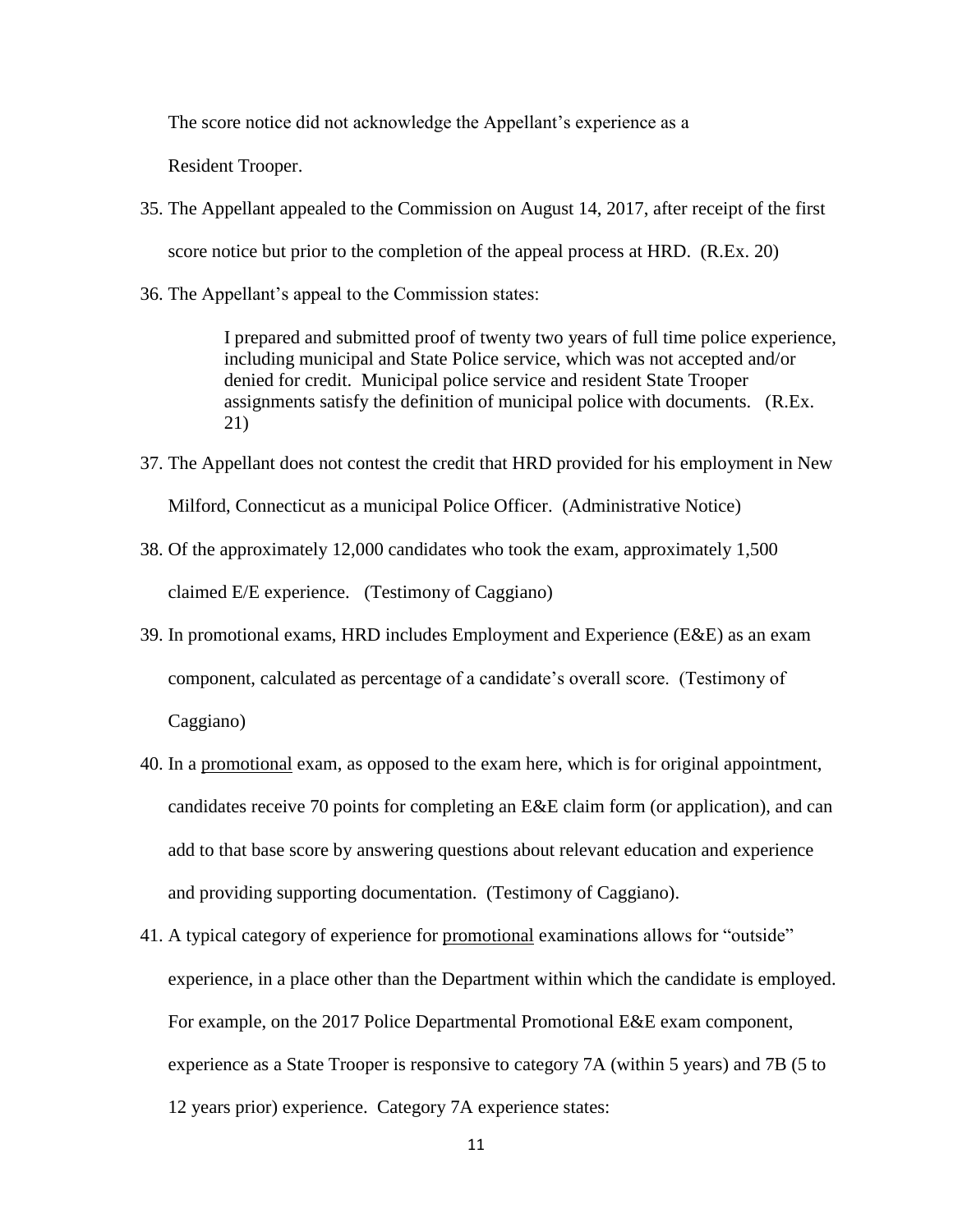Police Departmental Promotional Exam Experience Category 7A: Supervisory and Police Officer Experience OUTSIDE Department – Recent Timeframe. Experience outside the specified department and within 5 years of the examination date in a recognized federal, state, or municipal police department in a police officer or supervisory capacity (e.g., as a Police Chief, Deputy Police chief, Captain, Lieutenant, Sergeant, Police Officer, Sheriff, Court Officer, Federal Marshall, Campus Police Officer, Military Police Officer, or as a special agent employed by a branch of the United States government such as the Federal Bureau of Investigation, U.S. Customs Service, U.S. Secret Service, Internal Revenue Service, Drug Enforcement Agency, or the Bureau of Alcohol, Tobacco, and Firearms). Do not include experience for which you have given yourself credit in a previous category. (R.Ex. 4)

Category 7B experience is for the same experience as detailed in 7A above, but for the

older timeframe of 5 to 12 years prior to the exam date. (Id.)

## *Applicable Law*

Pursuant to G.L. c. 31, s. 2(b), the Commission has the authority to "hear and decide appeals by a person aggrieved by any decision, action, or failure to act by the administrator, except as limited by the provisions of section twenty-four relating to the grading of examinations. . . ." Furthermore, G.L. c. 31, s. 2(b) states, in pertinent part: "No decision of the administrator involving the application of standards established by law or rule to a fact situation shall be reversed by the commission except upon a finding that such decision was not based upon a preponderance of evidence in the record." Id.

It is the fundamental purpose of the civil service system is to guard against political considerations, favoritism, and bias in governmental hiring and promotion. The commission is charged with ensuring that the system operates on "[b]asic merit principles." Mass. Assn. of Minority Law Enforcement Officers v. Abban, 434 Mass. 256, 259 (2001), *citing* City of Cambridge v. Civil Serv. Comm'n, 43 Mass.App.Ct. 300, 304 (1997). "Basic merit principles"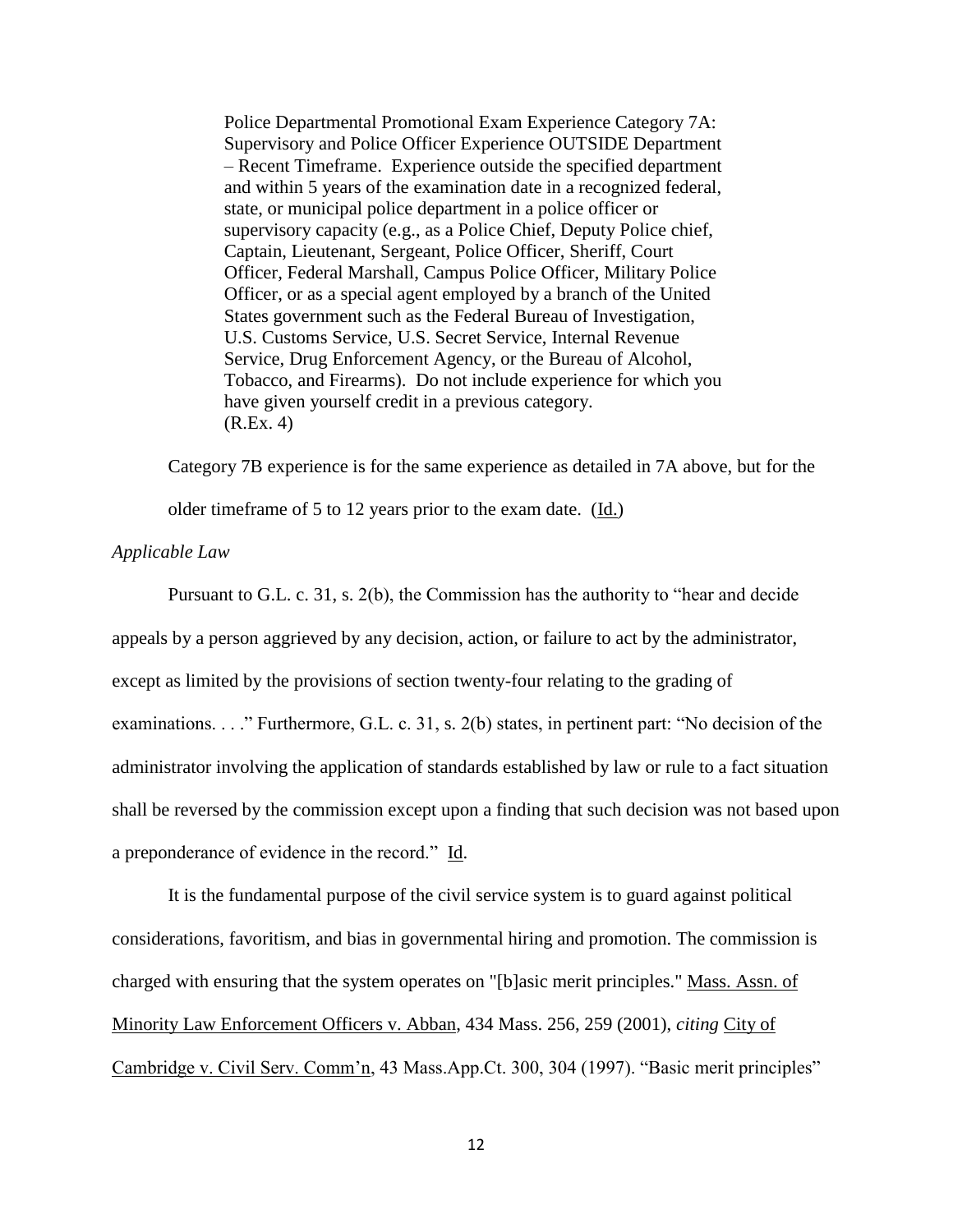means, among other things, "assuring fair treatment of all applicants and employees in all aspects of personnel administration. . . " and protecting employees from "arbitrary and capricious actions." G.L. c. 31, s. 1. "A decision is arbitrary and capricious when it lacks any rational explanation that reasonable persons might support." Cambridge, 43 Mass.App. at 303 (internal citations omitted).

HRD is vested with broad authority to determine the requirements for competitive civil service exams. Under G.L. c. 31, s. 22, "[t]he administrator shall determine the passing requirements of examinations." The statute also states that "[i]n any competitive examination, an applicant shall be given credit for employment or experience in the position for which the examination is held." Id. The Personnel Administration Rules ("PAR") promulgated by HRD provide the following, in pertinent part: "[t]he grading of the subject of employment or experience as a part of an entry-level examination shall be based on a schedule approved by the administrator which shall include credits for elements of employment or experience related to the title for which the examination is held." PAR .06(c)(emphasis added).

## *Analysis*

HRD has failed to establish by a preponderance of the evidence that its decision to deny the Appellant E/E credit for his approximately twenty (20) years of employment experience in the Connecticut State Police in connection with the 2017 entry-level exam for police officers was appropriate. Rather, I find that HRD's decision violated basic merit principles and the Appellant was aggrieved by HRD's decision since he was denied credit for his many years of related experience.

Although the Commission typically defers to HRD's significant authority regarding the examination process and assessment of credit toward E/E, a different result must issue in this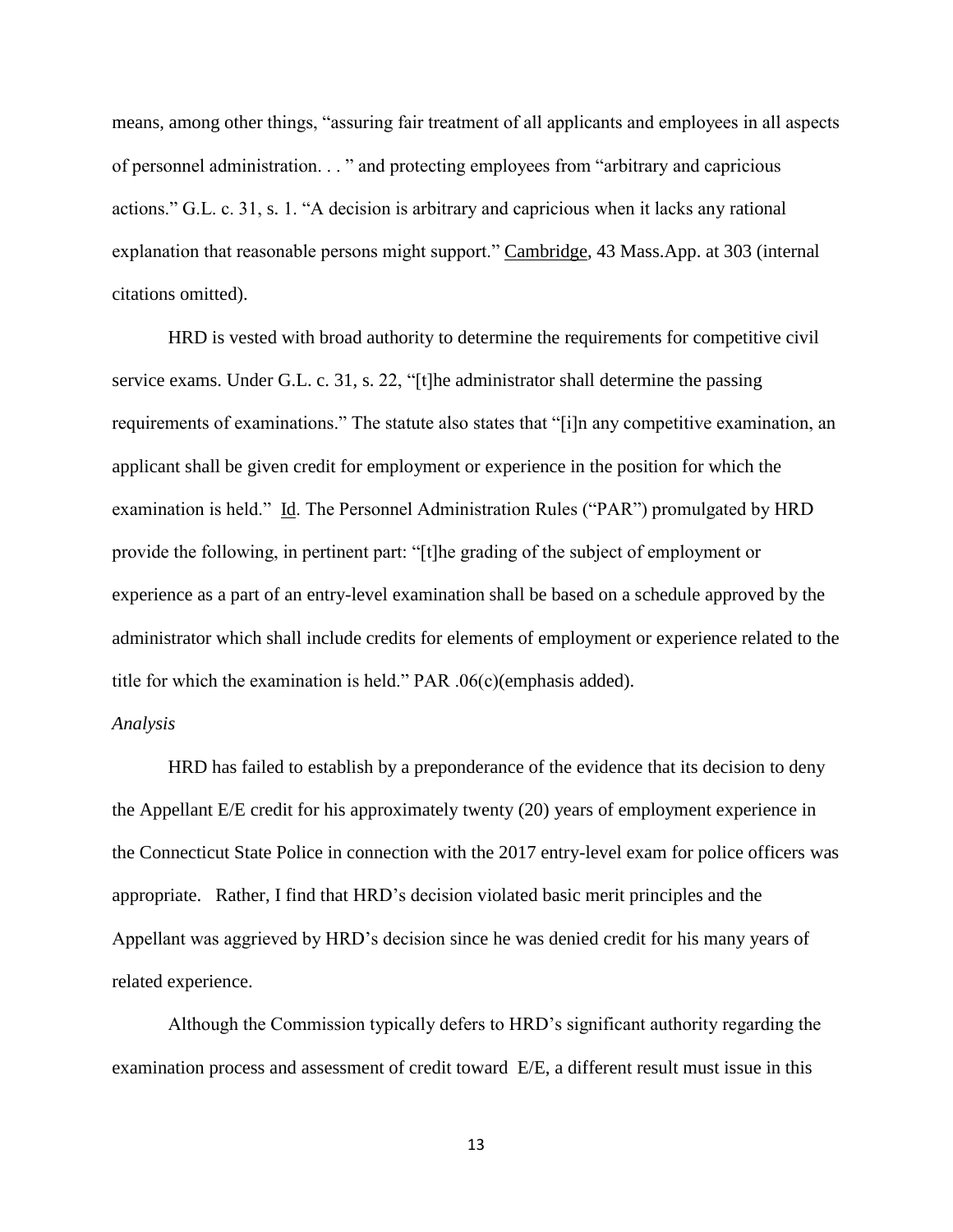case. Here, HRD chose to ignore the fact that the Appellant had approximately twenty (20) years of experience in law enforcement, arguing that the exam that the Appellant took was for an entry level police officer position and that, therefore, his experience as a Connecticut State Trooper was not in the position for which the exam was held. As noted above, G.L. c. 31, s. 22 states, in part, that "[i]n any competitive examination, an applicant shall be given credit for employment or experience in the position for which the examination is held." Id. In addition, as noted above, HRD's regulation, PAR.06(c) states, in part, that: "[t]he grading of the subject of employment or experience as a part of an entry-level examination shall be based on a schedule approved by the administrator which shall include credits for elements of employment or experience related to the title for which the examination is held." PAR .06(c)(emphasis added). The Legislature could not have anticipated that HRD would create an exam job title for police officer that would function to preclude E/E credit for someone who has so many years of experience as a law enforcement officer and it would be illogical to do so. In fact, HRD previously titled the exam a "Police Officer" exam under which candidates with experience as campus police officers were allowed E/E credit. *See, e.g*.,Verderico v HRD, 28 MCSR 229 (2015). HRD has since changed the exam title and denied requests for E/E credit for campus police, for example, questioning whether campus police on each college campus are legally authorized to perform the same functions as municipal police officers, whether each of the campus police officers on a campus actually perform the functions of a municipal police officer, and stating that making such determinations were beyond the resources of HRD. In the instant case, there are no such concerns. The Appellant submitted multiple documents making it clear that, in addition to his two (2) years of experience as a police officer at the New Milford, Connecticut Police Department, the Appellant had been a Connecticut State Trooper for twenty (20) years and that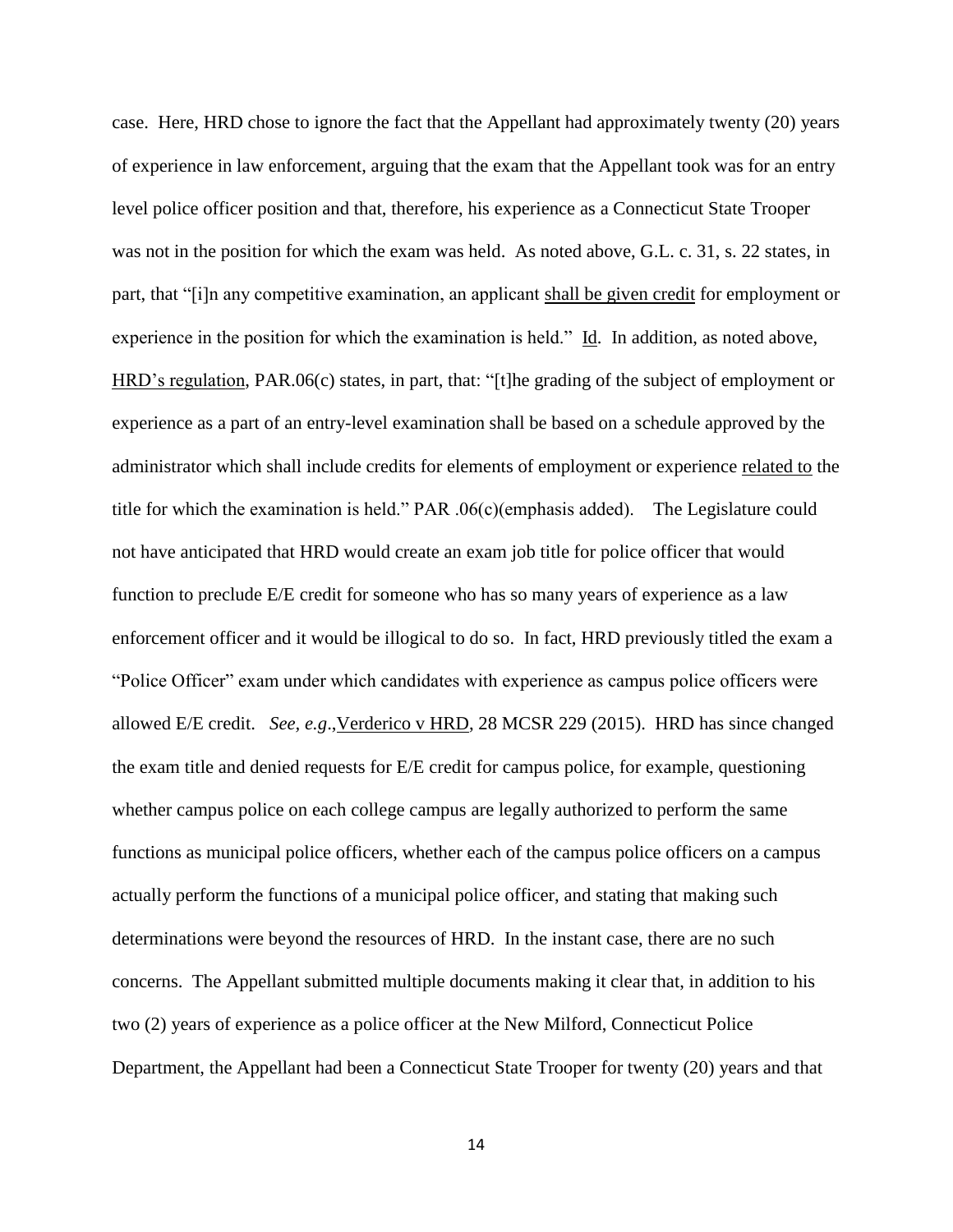such experience even included serving municipalities as a Resident Trooper. Appropriate authorities with first-hand knowledge provided additional information about the Appellant's career. When a candidate has twenty plus years of law enforcement experience, denying such candidate credit for such experience on the entry-level exam goes against the provisions of G.L. c. 31, s. 22 requiring that candidates be given credit for such experience. Further, there is no doubt that lengthy experience is desirable in a candidate and that HRD had abundant, clear evidence of the Appellant's experience. Under the circumstances, it defies common sense to deny the Appellant credit for such experience in connection with a police officer exam for original appointment, especially when HRD provides such credit in connection with promotional exams.

There is no dispute that, in addition to working as a municipal police officer in the New Milford, Connecticut Police Department, for which HRD gave the Appellant credit, the Appellant served in the Connecticut State Police for two (2) decades and retired therefrom. The Appellant provided ample evidence to HRD indicating the nature of his assignments, the time periods for his assignments, and the applicable rules and requirements for his assignments. Specifically, in connection with his exam application in February 2017, the Appellant submitted a letter from the Connecticut State Police Command which states, for example, that the Appellant had been a full time Connecticut State Trooper since February 4, 1997, working an average of 200 hours monthly and over 16 days per month, that the Appellant was assigned as the North Canaan Resident Trooper, and that he has held the rank of Detective in the Bureau of Criminal Investigation. The letter added that training records and references were available upon request and that the Appellant was eligible to retire from the Connecticut State Police as of February 14, 2017. With this letter, the Appellant included a Job Specific Detail printout from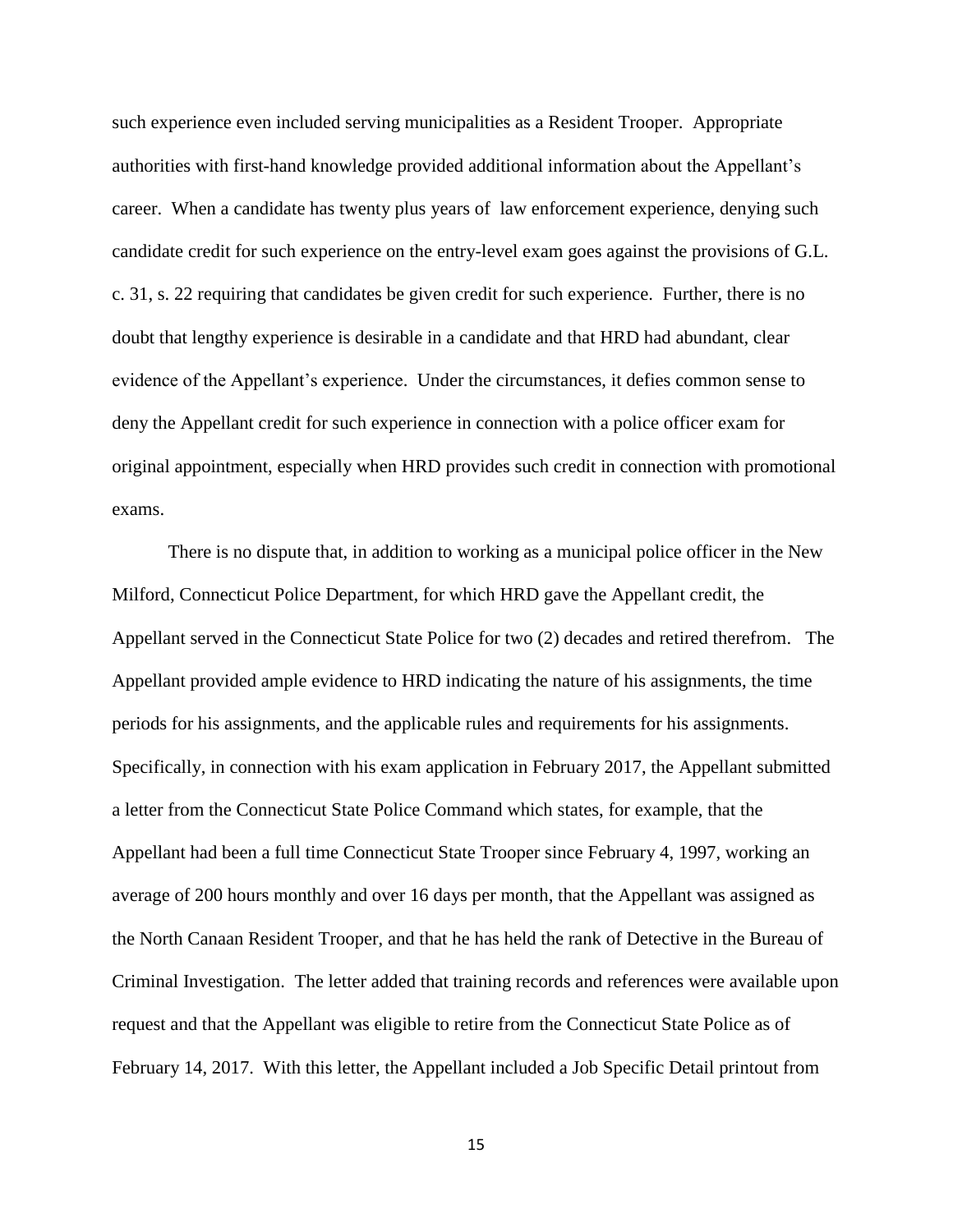the pertinent Connecticut state webpage. The printout describes in detail the duties of State Troopers in Connecticut, that Connecticut State Troopers are required to complete one (1) year of training as trainees, and that State Troopers may be assigned as "Resident Troopers", who, in addition to their other duties may "establish and administer town police budgets; schedule, supervise and review work of constables and other staff; work closely with town officials on police related matters; develop and administer various police and community relations programs; provide for private requests for security; conduct inservice (sic) training session; maintain town police records." R.Ex. 5. In addition, in February 2017 the Appellant submitted to HRD a letter from Deputy Chief Buckley of the New Milford, Connecticut Police Department stating, in part, that the Appellant had worked there successfully from 1995 to 1997, working full time (5 days on/2 off; 40+ hours/week), and attaching the Appellant's job description and the Police Department's mission statement.

After HRD sent the Appellant his score notice on August 9, 2017 indicating that his request for E/E credit was denied because credit is only available for municipal police experience and not for State Police experience, the Appellant asked HRD to review his E/E credit denial and he submitted still further information. In addition to resubmitting the letter from the New Milford Police Department, the Appellant submitted to HRD regulations pertaining to the Connecticut State Police, including Resident State Trooper Program, which states, in part, that Resident Troopers like the Appellant supervise all town police officers, town officials evaluate Resident Troopers, there is regular and on-going communication between the Resident Trooper and the town CEO, and Resident Troopers are involved in the hiring of town police officers. Shortly thereafter, the Appellant submitted a new two (2)-page letter from the Connecticut State Police indicating, in part, that the Appellant had retired August 1, 2017, that he had been a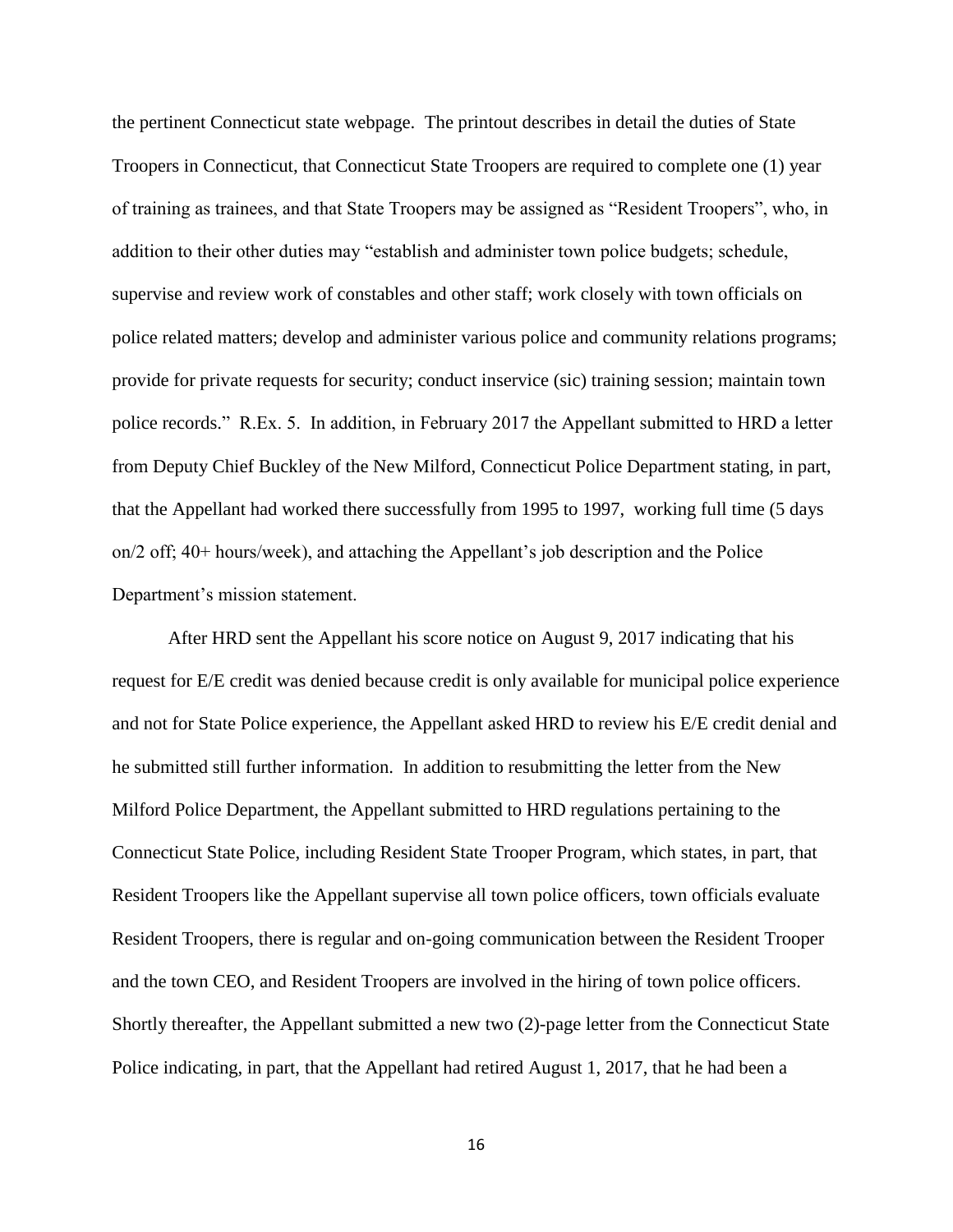fulltime employee with a minimum of a 45 or 46.25 hour work week since he was hired in 1997, that his assignments included, in part, being the Norfolk Resident Trooper from 2/2/07 to 7/1/15, that most of his career was in North Canaan, which patrols and covers thirteen (13) towns in Connecticut, most of which have no organized police department and depend entirely on Resident Troopers for police services, and the letter included copies of pertinent parts of the pertinent operations manual. In addition, the Appellant submitted a letter from the town of North Canaan's First Selectman who wrote, in part, that many towns in Connecticut do not have organized police departments and that they contract with the State Police for police services, that the First Selectman worked directly with the Appellant when the Appellant was a Resident Trooper in the town from 11/1/15 to 8/1/17, and that the town highly valued the Appellant's service. At about this time, the Appellant further resubmitted to HRD the Connecticut Resident Troopers regulations. Notwithstanding the abundant evidence of the Appellant's decades of police experience, including his work with a municipality as a Resident Trooper, HRD informed the Appellant that he was credited .4 for his two (2) years of experience at the New Milford, Connecticut Police Department, that the .4 credit did not change his score (scores are rounded down following the determination of E/E credit by HRD), and he received no credit for his twenty (20)-year career as a State Trooper.

By denying the Appellant credit for his two (2) decades of law enforcement experience, the Appellant was treated unfairly, in violation of basic merit principles. As noted above, a decision is arbitrary and capricious "when it lacks any rational explanation that reasonable persons might support." Cambridge, 43 Mass.App.Ct. at 303. In the face of the abundant and clear evidence of the Appellant's lengthy law enforcement experience, in addition to the common knowledge that a candidate for employment with considerable experience is desirable,